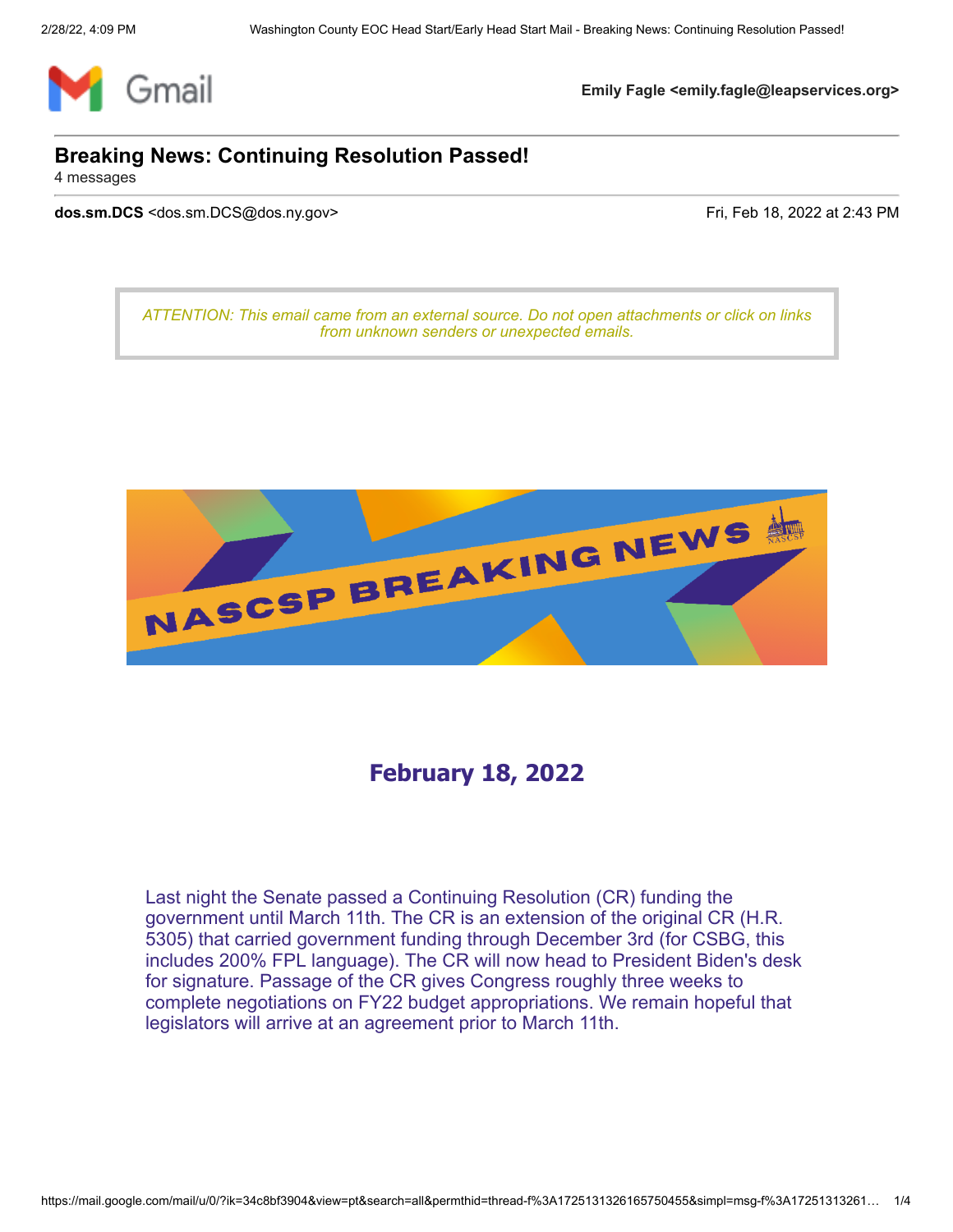As always reach out to **[Britt](mailto:bpomush@nascsp.org)** with any questions!

#### National Association for State Community Services Programs | [111 K Street, NE, Suite 300](https://www.google.com/maps/search/111+K+Street,+NE,+Suite+300+,%0D%0A+Washington,+DC+20002?entry=gmail&source=g), Washington, DC 20002

Unsubscribe [manuel.rosa@dos.ny.gov](https://gcc02.safelinks.protection.outlook.com/?url=https%3A%2F%2Fvisitor.constantcontact.com%2Fdo%3Fp%3Dun%26m%3D001uQ9kIwljvzrKxf6GT2iQ_A%253D%26ch%3Db5298790-644c-11e8-bc17-d4ae528e486a%26ca%3Dcfb09f04-3a89-4bb2-8b8e-c7ddabc97d38&data=04%7C01%7CAyanna.Hamby%40dos.ny.gov%7Cd807854ac1184c2a7a2708d9f315e205%7Cf46cb8ea79004d108ceb80e8c1c81ee7%7C0%7C0%7C637808097569428395%7CUnknown%7CTWFpbGZsb3d8eyJWIjoiMC4wLjAwMDAiLCJQIjoiV2luMzIiLCJBTiI6Ik1haWwiLCJXVCI6Mn0%3D%7C3000&sdata=1ER1iXDDOnKx7k4bJ%2BFn4NYOtrk8NL5%2BNyQbGiqUPQE%3D&reserved=0)

[Update](https://gcc02.safelinks.protection.outlook.com/?url=https%3A%2F%2Fvisitor.constantcontact.com%2Fdo%3Fp%3Doo%26m%3D001uQ9kIwljvzrKxf6GT2iQ_A%253D%26ch%3Db5298790-644c-11e8-bc17-d4ae528e486a%26ca%3Dcfb09f04-3a89-4bb2-8b8e-c7ddabc97d38&data=04%7C01%7CAyanna.Hamby%40dos.ny.gov%7Cd807854ac1184c2a7a2708d9f315e205%7Cf46cb8ea79004d108ceb80e8c1c81ee7%7C0%7C0%7C637808097569428395%7CUnknown%7CTWFpbGZsb3d8eyJWIjoiMC4wLjAwMDAiLCJQIjoiV2luMzIiLCJBTiI6Ik1haWwiLCJXVCI6Mn0%3D%7C3000&sdata=zi3uQSnaoQ7e7gsA%2Foxqpe5cNa2c8ViZnyBpP3qGEcM%3D&reserved=0) Profile | [Constant Contact Data Notice](https://gcc02.safelinks.protection.outlook.com/?url=https%3A%2F%2Fwww.constantcontact.com%2Flegal%2Fcustomer-contact-data-notice&data=04%7C01%7CAyanna.Hamby%40dos.ny.gov%7Cd807854ac1184c2a7a2708d9f315e205%7Cf46cb8ea79004d108ceb80e8c1c81ee7%7C0%7C0%7C637808097569428395%7CUnknown%7CTWFpbGZsb3d8eyJWIjoiMC4wLjAwMDAiLCJQIjoiV2luMzIiLCJBTiI6Ik1haWwiLCJXVCI6Mn0%3D%7C3000&sdata=%2Fo5zw7zg9VNEWZGVnaZNqFASmIKMH0dI3Qf9mxXt8VM%3D&reserved=0)

Sent by [kgrant@nascsp.org](mailto:kgrant@nascsp.org) powered by



Try email [marketing](https://gcc02.safelinks.protection.outlook.com/?url=http%3A%2F%2Fwww.constantcontact.com%2Findex.jsp%3Fcc%3Dnge%26rmc%3DVF21_3GE%26pn%3DROVING%26nav%3Dcfb09f04-3a89-4bb2-8b8e-c7ddabc97d38&data=04%7C01%7CAyanna.Hamby%40dos.ny.gov%7Cd807854ac1184c2a7a2708d9f315e205%7Cf46cb8ea79004d108ceb80e8c1c81ee7%7C0%7C0%7C637808097569428395%7CUnknown%7CTWFpbGZsb3d8eyJWIjoiMC4wLjAwMDAiLCJQIjoiV2luMzIiLCJBTiI6Ik1haWwiLCJXVCI6Mn0%3D%7C3000&sdata=ZMN0hFHMjIQhhB1ZEu9LHOus18Fk6J1bxtnZHKRE%2Bsc%3D&reserved=0) for free today!

Garneau, Jessica (DOS) <Jessica.Garneau@dos.ny.gov> Fri, Feb 18, 2022 at 2:48 PM To: Nancy Warnock <nancy.warnock@leapservices.org>, Emily Fagle <emily.fagle@leapservices.org>

Hi Nancy,

FYI – in case you haven't heard!

Jessica

## **Jessica Garneau**

Community Services Program Analyst 1, Division of Community Services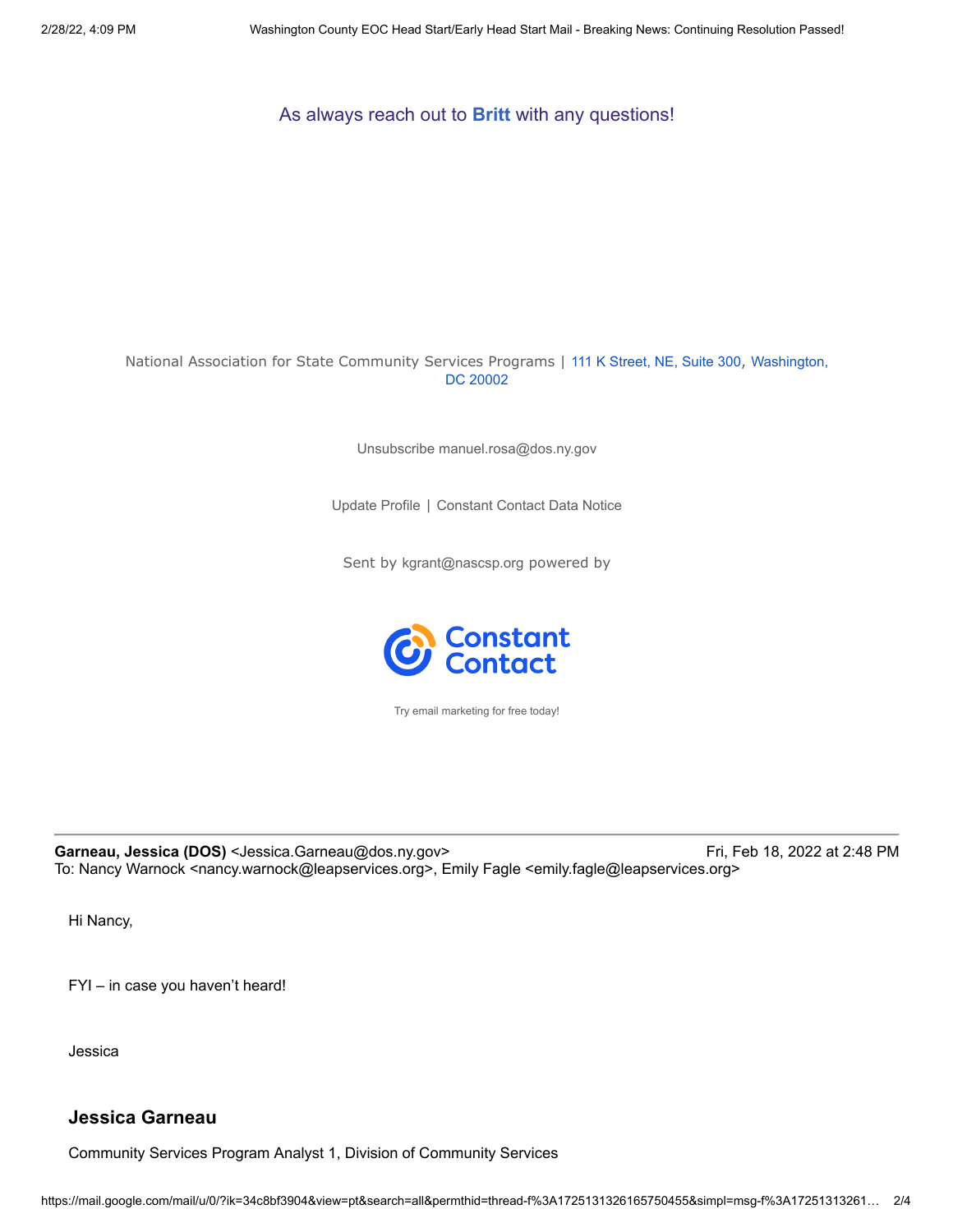#### **New York State Department of State**

One Commerce Plaza, Albany, NY 12231

**Cell: (518) 424-0303**

Office: (518) 474-6862

[Jessica.Garneau@dos.ny.gov](mailto:Jessica.Garneau@dos.ny.gov)

#### [www.dos.ny.gov](http://www.dos.ny.gov/)

[Quoted text hidden]

#### Garneau, Jessica (DOS) <Jessica.Garneau@dos.ny.gov> Fri, Feb 18, 2022 at 2:56 PM

To: "TSHARPE@COLUMBIAOPPORTUNITIES.ORG" <tsharpe@columbiaopportunities.org>, "espira@dutchesscap.org" <espira@dutchesscap.org>, Jill Harlow <JHarlow@dutchesscap.org>, "tpaino@dutchesscap.org" <TPAINO@dutchesscap.org>, Deb Schimpf <dschimpfceo@scapny.org>, Rebecca Galick <RGalick@scapny.org>, Elise Martin <emartin@scapny.org>, "hgreen@scapny.org" <hgreen@scapny.org>, "kmaciol@ceoempowers.org" <kmaciol@ceoempowers.org>, Mary O'Grady <MOgrady@ceoempowers.org>, Erin Hernandez <ehernandez@ceoempowers.org>, "Aturner@mvcaa.com" <aturner@mvcaa.com>, Maureen Murphy <mmurphy@mvcaa.com>, "Renee S. Tuggle" <rscarter@mvcaa.com>, "jhealt@mvcaa.com" <jhealt@mvcaa.com> Cc: Nancy Warnock <nancy.warnock@leapservices.org>, Emily Fagle <emily.fagle@leapservices.org>

FYI – in case you haven't already heard!

By the way, I am going to be out of the office for a few days next week and will be back on Thursday, 2/24/22.

If you need assistance while I'm away, please call the Albany office at (518) 474-5741.

Thank you,

Jessica

### **Jessica Garneau**

Community Services Program Analyst 1, Division of Community Services

#### **New York State Department of State**

One Commerce Plaza, Albany, NY 12231

**Cell: (518) 424-0303**

Office: (518) 474-6862

[Jessica.Garneau@dos.ny.gov](mailto:Jessica.Garneau@dos.ny.gov)

#### [www.dos.ny.gov](http://www.dos.ny.gov/)